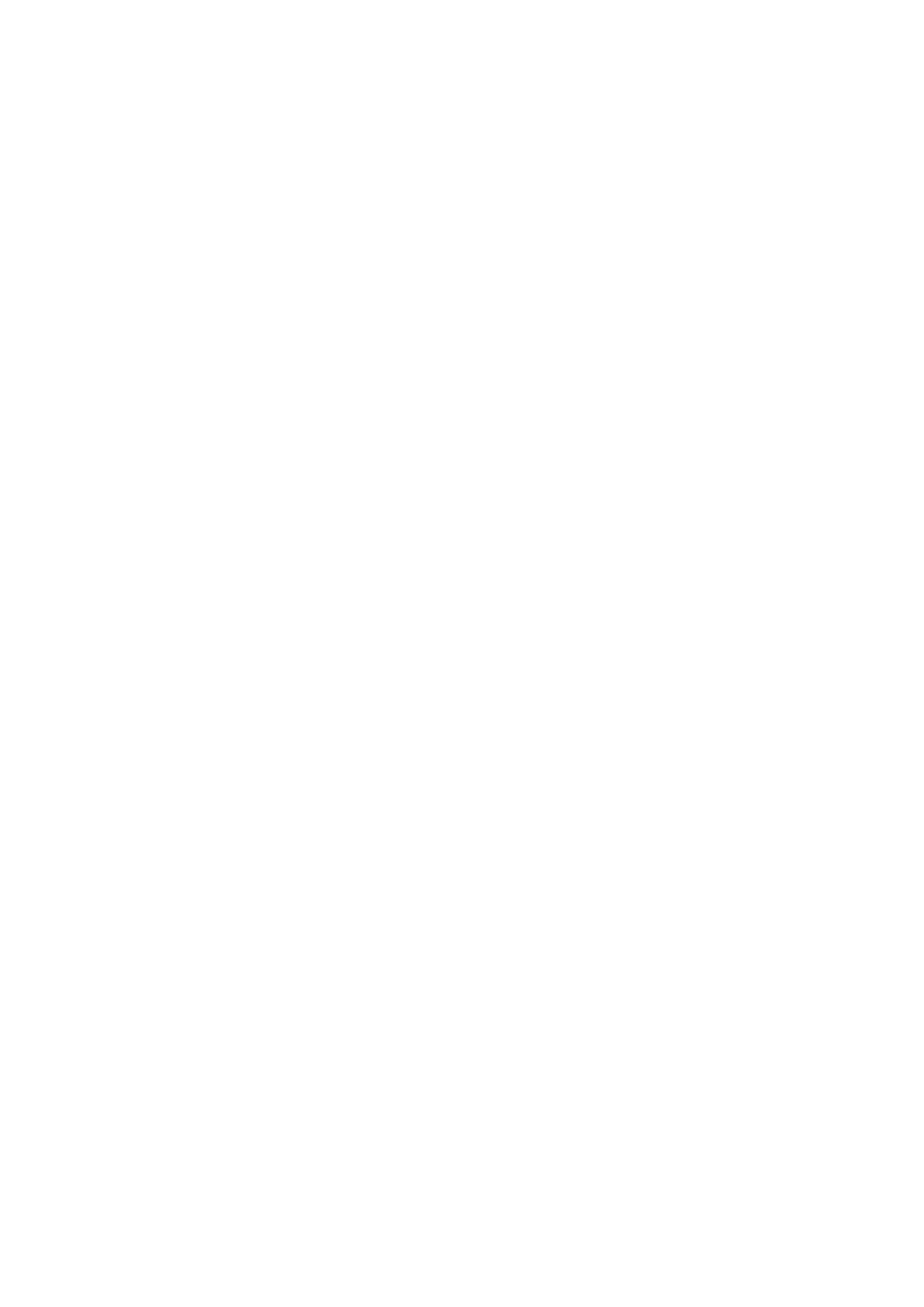## **NORTHERN TERRITORY OF AUSTRALIA**

As in force at 2 June 1997 \_\_\_\_\_\_\_\_\_\_\_\_\_\_\_\_\_\_\_\_

\_\_\_\_\_\_\_\_\_\_\_\_\_\_\_\_\_\_\_\_

#### **FINANCIAL MANAGEMENT REGULATIONS**

#### **Regulations under the** *Financial Management Act*

#### **1 Citation**

These Regulations may be cited as the *Financial Management Regulations*.

#### **2 Commencement**

These Regulations shall come into operation on the commencement of the *Financial Management Act 1995*.

#### **3 Interpretation**

In these Regulations, unless the contrary intention appears:

*employee*, in relation to the Territory or an Agency, means a person employed by or in the business of an Agency, and includes the Accountable Officer and a former employee.

*gross salary* means the total amount of remuneration payable to an employee as part of his or her employment or contract of service or, where the employee is employed under an Executive Contract of Employment, within the meaning of the *Public Sector Employment and Management Act*, means the amount that, in the opinion of the Treasurer, is equal to the monetary value to the employee of the employee's remuneration and other entitlements under that contract.

*overpayment* means money paid to, or on behalf of, an employee, in excess of the amount to which the employee is legally entitled.

*public property* means all property held for or on behalf of the Territory or an Agency, but does not include money.

#### **4 Loss of money held by employee**

(1) Where there occurs a loss of money while the money is under the control of an employee, the amount of the loss is a debt due and payable by the employee to the Territory or relevant Agency.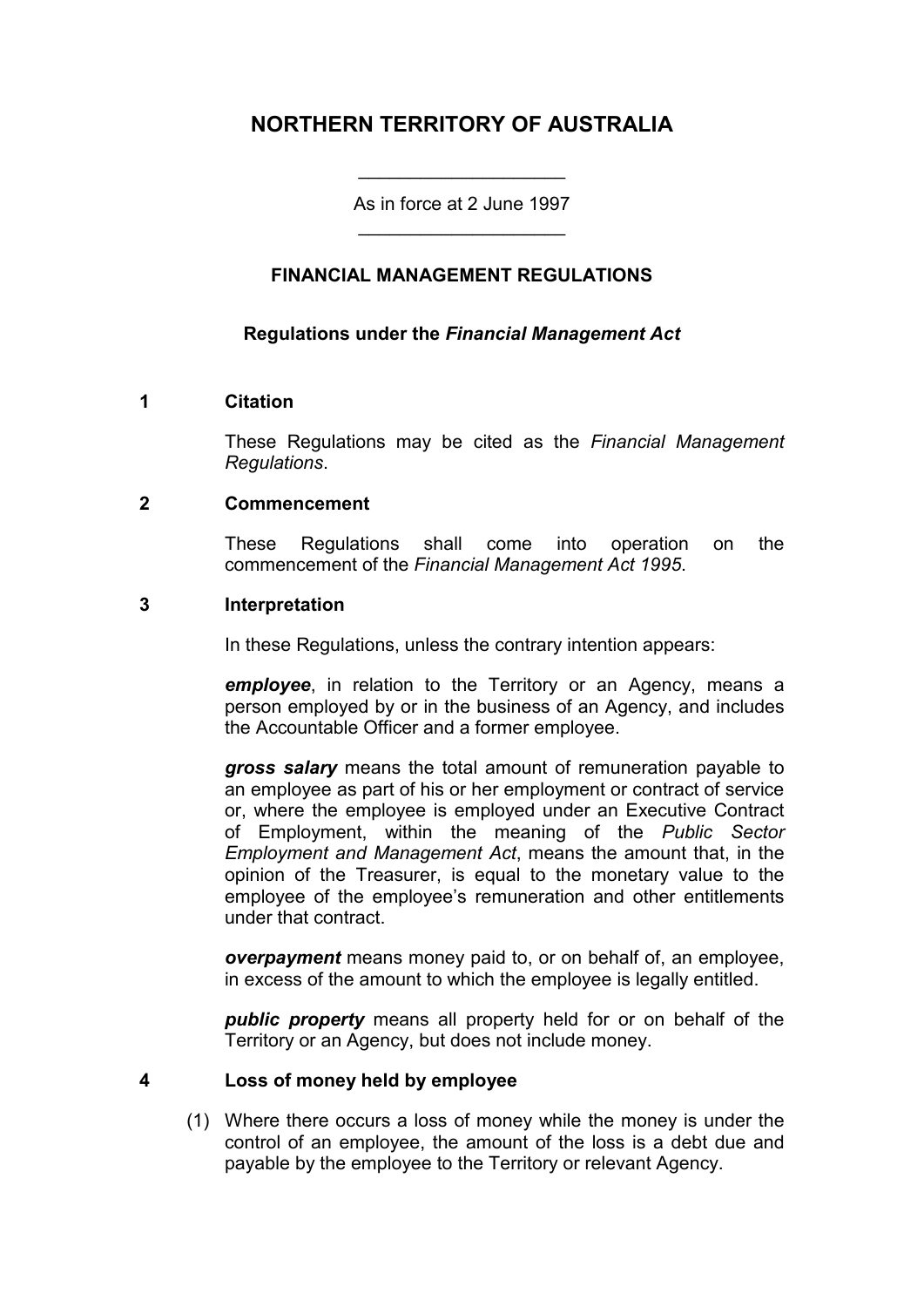- (2) Where an employee defends an action brought to recover money under subsection (1), the Territory or relevant Agency is entitled to judgment if it is proved that:
	- (a) the defendant is an employee;
	- (b) the money the subject of the action was under the control of the defendant; and
	- (c) the defendant converted the money to his or her own use or was guilty, by act or omission, of culpable negligence in relation to the control he or she exercised over the money.
- (3) For the purposes of this regulation, money is taken to be under the control of an employee if it has been collected or received by or has come into the custody of the employee but has not been paid to another person or to the credit of an account with a bank, building society or credit union as required by or under an instrument of a legislative or administrative character.

#### **5 Overpayments**

- (1) An overpayment of money by the Territory or an Agency to an employee is a debt due and payable by the employee to the Territory or Agency and may be recovered from the employee in a court or as provided by this regulation.
- (2) Without limiting or affecting any other right of the Territory or an Agency to recover an overpayment, the Territory or Agency may recover an overpayment by a deduction or deductions from any amount due by the Territory or Agency to the employee.
- (3) Except with the agreement in writing of the employee, a deduction under regulation (2) from the gross salary due to an employee shall not exceed 10% of that gross salary.
- (4) The Treasurer or the Accountable Officer of an Agency may, on application by an employee, approve a decrease in the amount of a deduction under subregulation (3).
- (5) Action shall not be taken to recover an overpayment unless the employee has been given the opportunity to submit a proposal for the repayment of the amount concerned and the proposal, if any, has been considered.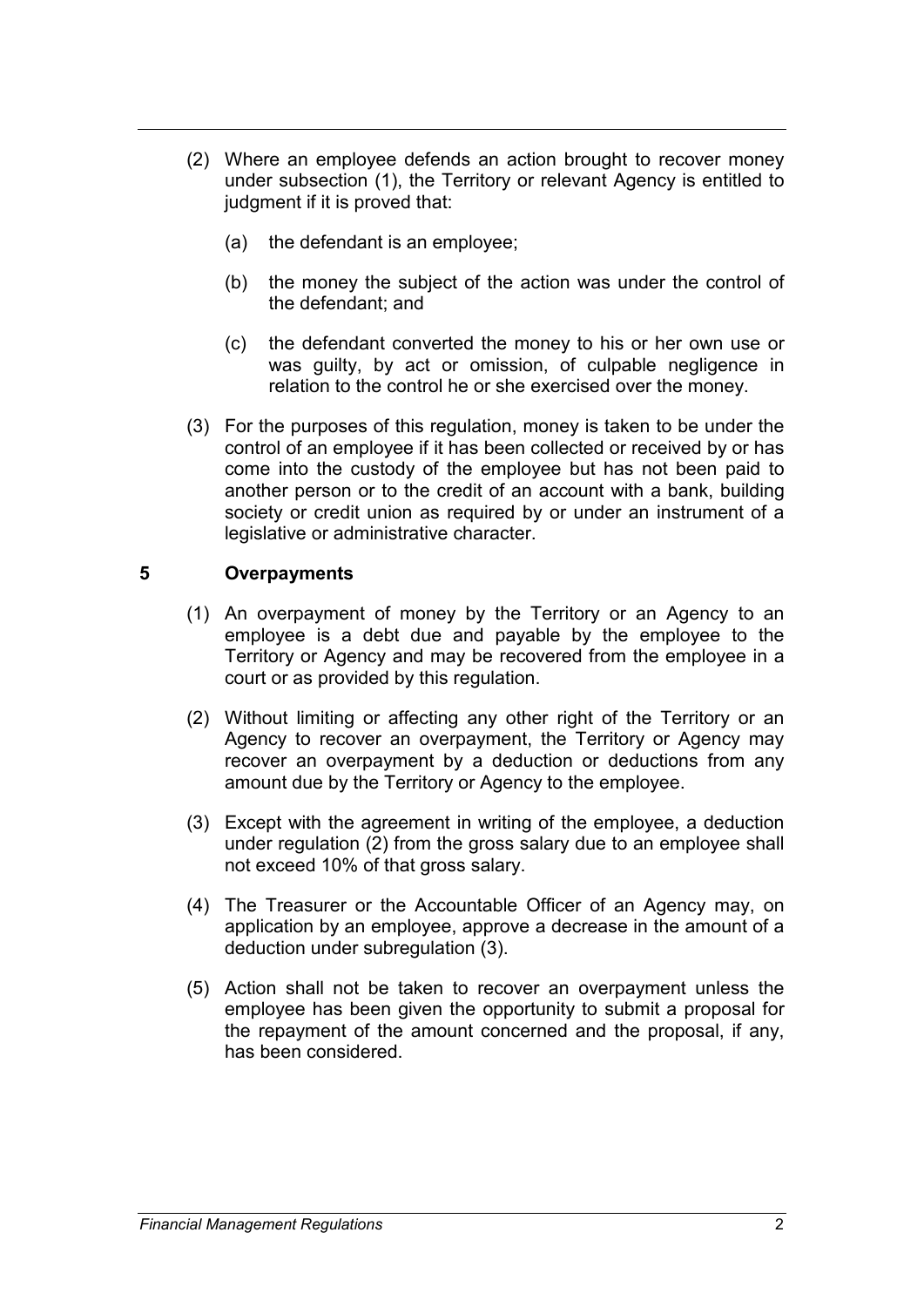#### **6 Damage to, or loss or destruction of, public property**

- (1) Where:
	- (a) damage to public property has occurred, the value of the property or, where the damage to the property may be repaired, the cost of repairing the damage; or
	- (b) public property has been lost or destroyed, the value of the property,

is a debt to and payable to the Territory or relevant Agency by:

- (c) the employee in whose care the property was at the material time; or
- (d) another employee who contributed to the damage to or loss or destruction of the property.
- (2) For the purposes of subregulation (1), public property is taken to be in the care of an employee if it has been received by the employee and has not been returned or delivered to another person entitled to receive it on behalf of the Territory or the relevant Agency.
- (3) Where an employee defends an action brought under this regulation, the Territory or relevant Agency is entitled to judgment if the defendant:
	- (a) was at the material time an employee; and
	- (b) converted the property to his or her own use or by his or her culpable negligence caused or contributed to the damage to or loss or destruction of the property.
- (4) Where the negligence or misconduct of an employee was not the sole cause of the damage to or loss or destruction of the property, the Territory or Agency may recover from the employee only so much of the damage, or the cost of replacing the property, as is just and equitable having regard to the contribution made by the employee to the damage, loss or destruction as determined by the court.

#### **7 Rights of recovery**

(1) Subject to subregulation (2), these Regulations do not affect a right of the Territory or an Agency to recover an amount from an employee otherwise than under these Regulations.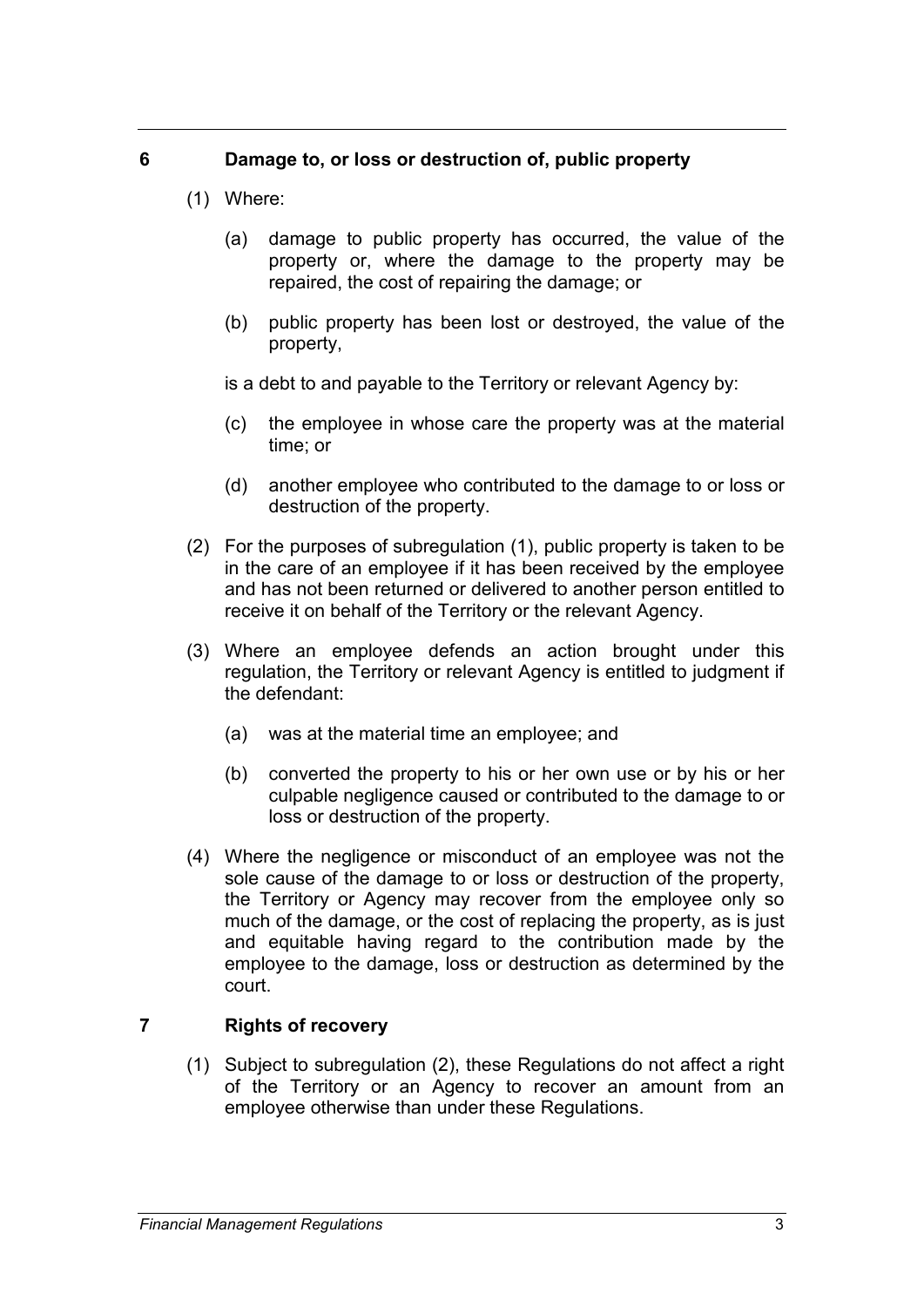(2) The Territory or an Agency shall not recover amounts from the one employee both under these Regulations and otherwise than under these Regulations, in respect of the same damage, loss, destruction or overpayment.

#### **8 Transfers of allocations between activities**

For the purposes of:

- (a) subsection 20(1)(b) of the Act, the prescribed limit is \$1,000,000; and
- (b) subsection 20(1)(c) of the Act, the prescribed limit is \$100,000.

#### **9 Repeal**

The *Treasury Regulations* continued in force by section 45 of the Act, are repealed.